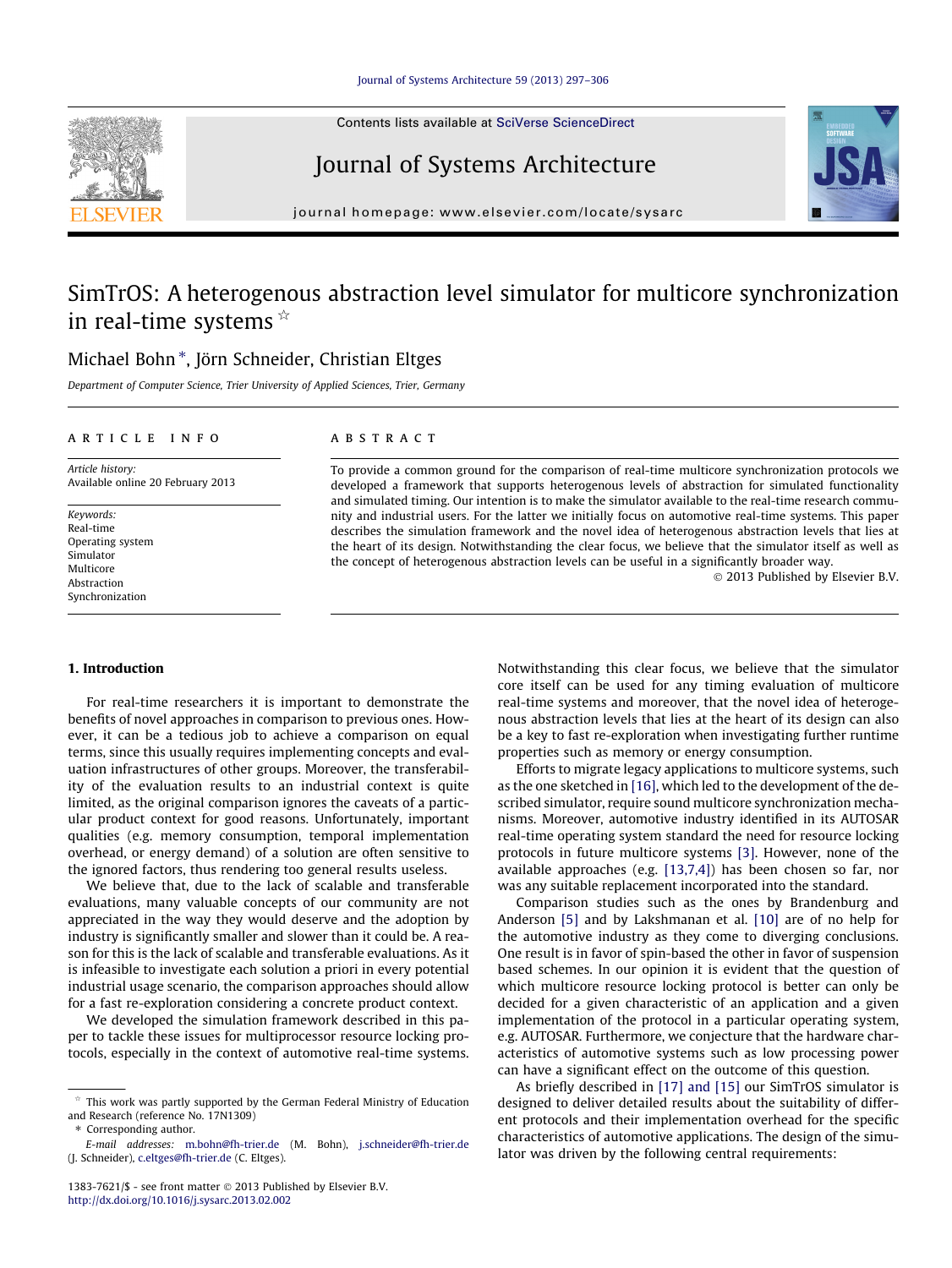- 1. Modelling of applications and operating system services, e.g. multicore resource locking protocols, shall be decoupled.
- 2. The two simulation concerns functionality and temporal behavior shall be strictly separated.
- 3. Any simulation result shall be deterministically reproducible, i.e. even if a system with race conditions is simulated, the simulator shall produce the same output if it receives identical input. Otherwise incremental changes of the simulated system might become indistinguishable from random effects. Note that variability of the simulation can be achieved by using different seed values for pseudorandom number generation.

#### 2. Related work

Since the core of the simulator is a discrete event simulation engine, it shares the basic characteristics of this type of simulators.

The problem with existing simulators is, that they work either at a highly abstract level (e.g. S.T.O.R.M [\[2\]](#page--1-0)) or at hardware level (e.g. Simics [\[1\]](#page--1-0)). For our purpose we need something that abstracts from hardware details but allows us to handle timing issues at a level down to fine granular inter-OS primitives (e.g. the timing of context switches). However, there is no need to be as accurate as WCET analyses [\[19\]](#page--1-0) of the whole system.

We investigated several existing simulators and found two crucial aspects that none of them addressed in the required combination:

| Temporal granularity | Essential timing issues determining the                     |
|----------------------|-------------------------------------------------------------|
|                      | efficiency of multicore synchronization lie                 |
|                      | at the RTOS implementation level and even                   |
|                      | at hardware level. A suitable simulator has                 |
|                      | to support the investigation of these prop-                 |
|                      | erties, and many simulators do this.                        |
|                      | Abstraction level The intended users of the simulator shall |
|                      | model the functionality of applications or                  |
|                      | resource locking protocols at convenient                    |
|                      | levels of abstraction.                                      |

The problem is that simulators that allow for fine grained timing investigation require the user to specify all the functional details at the corresponding low level of abstraction. To address this issue we developed the idea of a simulation framework with heterogenous abstraction levels as it is explained in Section 3.

Although we found no simulator that is comparable in this respect, two simulators should be mentioned here. RTSSim [\[9\]](#page--1-0) is a close match regarding other aspects. It uses a system model written in C code, where the actual simulation is running the compiled code, similar to our approach. The key differences are that we use an abstract language instead of C, support multicore, and consequently separate the two concerns simulated timing and functionality. The other simulator RTSim [\[12\]](#page--1-0) is also similar and accepts definitions written as C code. The main difference to our solution is again, that our simulator differentiates strictly between timing and functionality.

Other approaches like Litmus<sup>RT</sup> [\[6\]](#page--1-0) are good for understanding the principle timing behaviour of resource protocol implementations. However, they are not suitable to give reliable information regarding the timing behaviour of future AUTOSAR compliant systems, due to the underlying Linux-Kernel and the hardware with its completely different timing behaviour, consider paging and caching effects for example. Furthermore those approaches cannot be adapted in terms of adjusting the temporal and system behaviour easily, e.g. for experimenting with different context switch times or varying numbers of processors.

#### 3. Novelty of the simulator

The main contribution of this paper is describing a simulation framework that consequently separates different levels of abstraction. It is designed to compare the performance of multicore resource locking protocols from a research or an industrial perspective. Researchers can utilize the simulator to quickly investigate crucial properties of their multicore synchronization approaches such as the question under which basic assumptions is one concept better than another. Practitioners can benchmark different multicore resource locking protocols against one another for a particular application and operating system context in a rapid prototyping fashion. The simulator is implemented in Haskell but requires no user knowledge about functional programming.

A major advantage of the simulator is that it provides a fast and easy way to investigate the same protocol with different underlying timing models and vice versa. This is achieved by the simulators ability to strictly separate the two concerns simulated functionality and simulated timing. In other words, the simulator works with heterogenous abstraction levels for model properties. The timing property can be changed without altering the functional model and the specification of the protocol algorithms can be modified while keeping the same basic timing model.

The benefit of separating the concerns functionality and timing can be illustrated by the following example. The performance of the ready queue management of the scheduler could make a significant difference as it contributes to the overhead of suspensionbased schemes. In a normal simulation environment investigating the difference between algorithms maintaining a sorted or unsorted list of jobs would require to implement a complete RTOS scheduler in two versions. Our simulator allows to consider this by just specifying a different temporal behavior while the scheduler is described at a high level of abstraction with the same standard queuing algorithm in any case. Consider how much easier it is for a user of our simulator to evaluate different protocols and implementation flavors of the same protocol in comparison to the state-of-the-art simulation environments.

#### 4. System model

The simulator distinguishes between events and effects of events. An event is a point in time and an effect is a state change. Note that each event has one assigned effect, that an effect can leave the current state unchanged, and that more than one event can happen at the same time.

The simulator core uses the generic concept of event sources, i.e. logical units that produce events. An event source executes an abstract program. This abstract program defines the behaviour of the event source and generates events.

Concrete instantiations of event sources in a simulated system are processors and the external environment. The relations between the basic elements of the simulator are depicted in [Fig. 1.](#page--1-0) While it is intuitive for a processor to execute an abstract program, it may be not for the environment. Instead of explicitly defining external events generated by the environment, a program generating these events has to be provided. This generalization allows the simulator to work with an event source as a unified concept.

Because it may be inconvenient to define external events as programs, the simulator provides a service layer that can be used to specify external events in a more natural way. The so defined external events are automatically transformed to an appropriate event source and an attached abstract program that generates the defined events. This layer provides the ability to create external events with their usual two parameters: period (reoccurrence